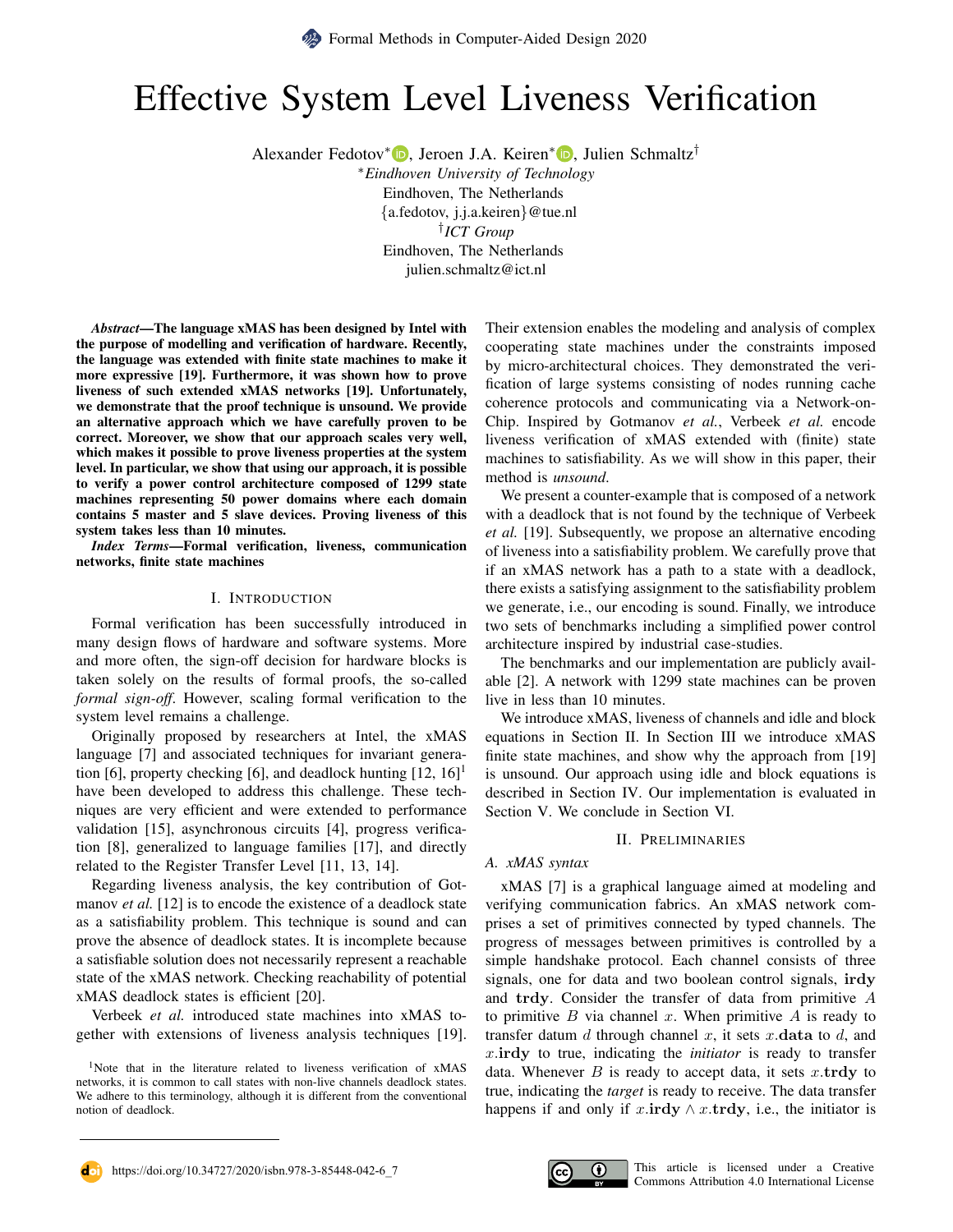<span id="page-1-0"></span>ready to send and the target is ready to receive. The core xMAS primitives are shown in Figure [1.](#page-1-0)



Figure 1: Core xMAS primitives

We provide detailed descriptions of the source, sink and queue primitives as they are used directly in this paper. For details of the other primitives the reader is referred to [\[7\]](#page-8-1).

A source non-deterministically injects data into the network infinitely often. This is modelled using the unconstrained primary input oracle. Once a source decides to transfer datum d, it will keep trying until the transfer succeeds. This is modelled using the standard synchronous operator pre that returns the value of its argument in the previous clock cycle, and *false* in the very first cycle. Formally, the source is described as follows:

$$
o.\mathbf{irdy} := \mathbf{oracle} \lor \mathbf{pre}(o.\mathbf{irdy} \land \neg o.\mathbf{trdy})
$$

$$
o.\mathbf{data} := d.
$$

A sink consumes data from the network infinitely often:

$$
i.\mathbf{trdy} := \mathbf{oracle} \lor \mathbf{pre}(i.\mathbf{trdy} \land \neg i.\mathbf{irdy}).
$$

A queue is a FIFO buffer with  $k$  places. A queue is ready to write data to the output when it is not empty. The data the queue is ready to write is the head of the queue. A queue is ready to accept data when it is not full. Formally,

$$
o.\mathbf{irdy} := \neg \mathbf{is\_empty}, \qquad o.\mathbf{data} := \mathbf{head},
$$
  

$$
i.\mathbf{trdy} := \neg \mathbf{is\_full},
$$

where  $i$  and  $o$  are the input and output channels of the queue respectively.

<span id="page-1-3"></span>Example 1. Consider the simple xMAS network depicted in Figure [2.](#page-1-1) We use this network as a running example. The network consists of a source, a queue, and a sink. The source produces tokens  $t$ . The source controls the  $x$ .irdy and  $x$ .data signals of its output channel x. The queue controls the x.trdy signal of channel  $x$ , and  $y$ . irdy and  $y$ . data of its output

<span id="page-1-1"></span>

Figure 2: xMAS example

channel y. The sink controls the y.trdy signal of channel y. The signals are defined as follows.

$$
\begin{aligned} &x.\mathbf{irdy}:=\mathbf{oracle}_{src} \vee \mathbf{pre}(x.\mathbf{irdy} \wedge \neg x.\mathbf{trdy}) \\ &x.\mathbf{data}:=t \\ &x.\mathbf{trdy}:=\neg \mathbf{is\_full} \\ &y.\mathbf{irdy}:=\neg \mathbf{is\_empty} \\ &y.\mathbf{data}:=\mathbf{head} \\ &y.\mathbf{trdy}:=\mathbf{oracle}_{snk} \vee \mathbf{pre}(y.\mathbf{trdy} \wedge \neg y.\mathbf{irdy}). \end{aligned}
$$

The semantics of an xMAS network consists of a combinatorial and a sequential phase. In the first, all data, irdy and trdy signals are updated. In the second all components with state update their state. The global state of an xMAS network is the product of the local states of all components. We write  $\vec{s} \stackrel{X}{\longrightarrow} \vec{s'}$  for the transition between global states  $\vec{s}$ and  $\vec{s'}$ , where X is a set of (channel,data) pairs representing the simultaneous data transfers in the current clock cycle.

#### *B. Liveness of channels*

Liveness of channels is defined using linear temporal logic (LTL). LTL and its semantics are considered standard, and we refer to text books such as [\[3\]](#page-8-15) for the details. To interpret LTL on xMAS networks, we first define paths and maximal paths in such networks. In the rest of this paper, we implicitly fix an xMAS network  $N = (P, G)$ , where P is the set of primitives, and G is the set of channels. Given a channel  $x \in G$ , by  $C(x)$ we denote the set of all possible values of  $x$ .data. By  $C$  we denote the set of all data of N, that is  $C = \bigcup_{x \in G} C(x)$ .

Definition 1. A *path* is a possibly infinite sequence of global states  $\pi = \vec{s}_0, \vec{s}_1, \vec{s}_2, \ldots$  such that for all  $j > 0$ ,  $\vec{s}_{j-1} \stackrel{X}{\to} \vec{s}_j$ for some X. The set of paths starting in a state  $\vec{s}$  is denoted using Paths( $\vec{s}$ ), and for xMAS network N we write Paths(N) to denote Paths( $\vec{s}_0$ ), where  $\vec{s}_0$  is the initial state of the network *N*. For finite paths  $\pi = \vec{s}_0, \ldots, \vec{s}_n$  we define last $(\pi) = \vec{s}_n$ . A path  $\pi$  is called *maximal* if and only if it is infinite, or it is finite and last $(\pi)$  has no outgoing transitions.

A channel is *live* whenever, always when its initiator is ready to transfer data, the transfer will eventually be successful.

**Definition [2](#page-1-2)** ([\[12\]](#page-8-3)<sup>2</sup>). Channel  $x \in G$  is *live* for  $d \in C(x)$  iff

$$
N \models G((x.\mathbf{irdy} \land x.\mathbf{data} = d) \Rightarrow F(x.\mathbf{irdy} \land x.\mathbf{trdy} \land x.\mathbf{data} = d)).
$$

We henceforth make the (standard) assumption that channels are (forward) persistent. This means that whenever the initiator is ready to send  $d$  along  $x$ , it will remain ready to do so until the transfer is successful. Formally, the network satisfies  $G((x.\mathbf{irdy} \wedge x.\mathbf{data} = d \wedge \neg x.\mathbf{trdy}) \implies \mathsf{X}(x.\mathbf{irdy} \wedge$ x.data = d)). Under this assumption, channel x is live if and only if it is live for all  $d \in C(x)$ .

<span id="page-1-2"></span><sup>&</sup>lt;sup>2</sup>Gotmanov et al. [\[12\]](#page-8-3) use property  $G(x.\text{irdy } \implies$  F  $x.\text{trdy}$ , which does not guarantee that the transfer eventually succeeds if persistency is not assumed.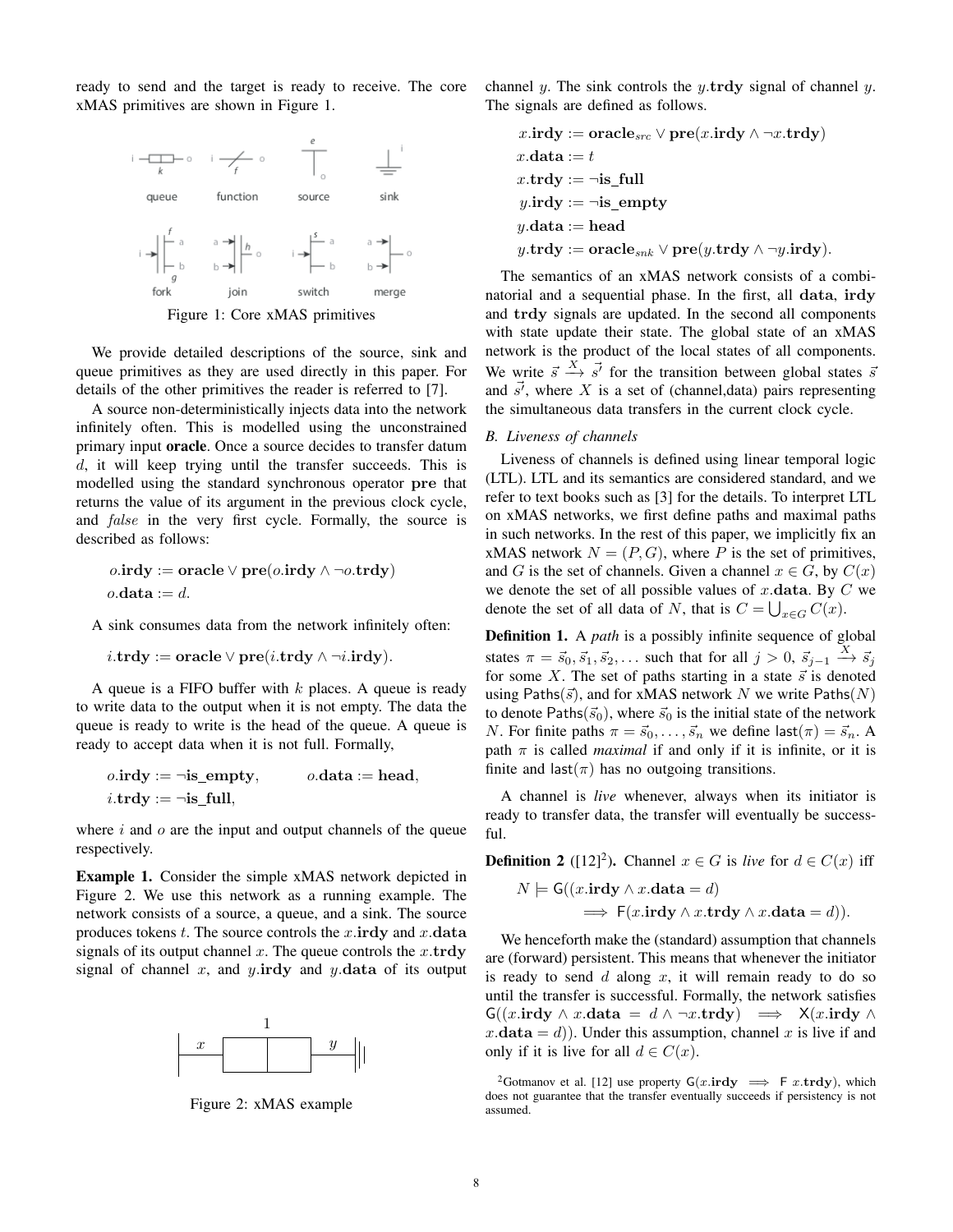We recall the notions *idle* and *block* from [\[12\]](#page-8-3). A channel is *idle* for d if eventually the initiator will never send message d along that channel, and it is *blocked* if eventually the target will never be able to receive a message along that channel.

<span id="page-2-1"></span>**Definition 3** ([\[12\]](#page-8-3)). Let  $x \in G$  and  $d \in C(x)$ . We define

$$
idle(x(d)) := \mathsf{FG}(\neg x.\mathbf{irdy} \lor x.\mathbf{data} \neq d)
$$

$$
\mathbf{block}(x) := \mathsf{FG} \neg x.\mathbf{trdy}
$$

A local deadlock is defined as a *dead* channel, where a channel is dead for value  $d$  if and only if it is not live for d. This means there exists a path in the xMAS network to a state that satisfies  $\neg$ **idle** $(x(d)) \wedge$ **block** $(x)$ . In other words, a channel is dead whenever its initiator is ready to transfer datum  $d$  and its target will never be ready to accept the data.

**Definition 4.** Let  $N$  be an xMAS network, with  $x$  a forward persistent channel in N, and  $d \in C(x)$ . We define

$$
\mathbf{live}(x(d)) := \mathbf{idle}(x(d)) \lor \neg \mathbf{block}(x)
$$
\n
$$
\mathbf{dead}(x(d)) := \neg \mathbf{live}(x(d))
$$
\n
$$
\mathbf{live}(x) := \bigwedge_{d \in C(x)} \mathbf{live}(x(d))
$$
\n
$$
\mathbf{dead}(x) := \bigvee_{d \in C(x)} \mathbf{dead}(x(d))
$$

Persistency now allows us to simplify the definition of liveness using the following theorem adapted from [\[12\]](#page-8-3).

## **Theorem 1.** For all channels  $x \in G$  and  $d \in C(x)$ , let

$$
live(x(d)) := idle(x(d)) \lor \neg block(x)
$$
  
dead $(x(d)) := \neg live(x(d)).$ 

*Then, for all persistent channels*  $x \in G$  *and*  $d \in C(x)$ *,* 

1) x is live for d iff  $N \models \text{live}(x(d))$ , and

2) x *is* dead *for* d *iff*  $\exists \pi \in \text{Paths}(N) \cdot \pi \models \text{dead}(x(d))$ .

Note that the formula for *live* channels is evaluated over the *network* (i.e., over *all* paths), and the formula for *dead* channels is evaluated over a *path* due to the LTL semantics.

In Definition [3,](#page-2-1) we only defined  $block(x)$ . We can refine this definition by introducing  $block(x(d))$  as follows.

$$
\mathbf{block}(x(d)) := \mathsf{FG}(\neg x.\mathbf{trdy} \lor x.\mathbf{data} \neq d)
$$

It is easy to see that  $block(x)$  implies  $block(x(d))$  for any  $d \in C(x)$ . The following then follows immediately.

<span id="page-2-2"></span>**Lemma 1.** For all persistent channels  $x \in G$ ,  $d \in C(x)$ , *and all paths*  $\pi \in$  Paths(N),  $\pi \models$  **dead**(x(d)) *implies*  $\pi \models$  $\bigwedge_{e \in C(x)} \mathbf{block}(x(e)).$ 

### *C. Idle and block equations*

The main contribution of Gotmanov *et al.* [\[12\]](#page-8-3) is to express deadlock conditions for each primitive using equations over boolean variables. If these *idle and block equations* are satisfiable, a (possible) deadlock has been detected; otherwise, the network is guaranteed to be deadlock free. The method is sound but incomplete: if the equations are satisfiable, the assignment to the boolean variables may constitute an unreachable deadlock state. This is alleviated to some extent by using invariants to approximate the reachable states.

The boolean variables express the conditions under which a primitive will eventually never try to output value  $d$ , denoted using variable  $\textbf{idle}_x^d$ , or eventually never try to read from channel x, denoted using variable  $block_x$ . The encoding essentially approximates the LTL specifications of idle and block defined before. In particular, if there exists a path  $\pi$  in the xMAS network such that  $\pi \models \text{dead}(x(d))$ , then there is a satisfying assignment to the variables in the idle and block equations in which  $\textbf{idle}_x^d$  is *false*, and  $\textbf{block}_x$  is *true*.

Example 2. Recall the network from Example [1.](#page-1-3) Sources are never idle, and sinks are never blocked. The input channel of the queue,  $x$ , is blocked when the queue is full and its output channel  $y$  is blocked. The output channel of the queue is idle when the queue is empty and its incoming channel  $x$  is idle. This results in the following equations.

$$
\begin{aligned} \mathbf{idle}_{x} & \equiv \bot & \qquad \mathbf{block}_{x} \equiv \mathbf{full} \land \mathbf{block}_{y} \\ \mathbf{idle}_{y} & \equiv \mathbf{empty} \land \mathbf{idle}_{x} & \qquad \mathbf{block}_{y} \equiv \bot \\ \mathbf{dead}_{x} & \equiv \neg \mathbf{idle}_{x} \lor \mathbf{block}_{x} & \qquad \mathbf{dead}_{y} \equiv \neg \mathbf{idle}_{y} \lor \mathbf{block}_{y} \end{aligned}
$$

We can conclude that neither  $x$  nor  $y$  is dead.

<span id="page-2-0"></span>III. LIFE AND DEATH OF STATE MACHINES IN XMAS

## *A. xMAS finite state machines*

Verbeek *et al.* describe an extension of xMAS with finite state machines for the integrated verification of, for instance, cache coherence protocols together with their underlying communication fabric [\[18,](#page-8-16) [19\]](#page-8-0). The xMAS automata allow for the symbolic description of the channels and data read and written along transitions. However, every transition reads and writes (at most) one channel. In this paper we require explicit definition of every datum read/written on a transition to simplify the presentation. The results could equally be expressed using symbolic notation as in [\[18,](#page-8-16) [19\]](#page-8-0). However, since the number of channels and the data transferred are typically assumed to be finite, they can be expanded in the FSM, and this change does not alter the expressive power.

Definition 5. A *finite state machine (FSM)* is a tuple  $(S, s_0, I, O, T)$ , where S is a finite set of states;  $s_0 \in S$  is an initial state;  $I$  is a finite set of input channels;  $O$  is a finite set of output channels; and  $T \subseteq S \times (I \times C) \times (O \times C) \times S$ is the total transition relation.

Since  $T$  is total, every state has at least one outgoing transition. We use names  $s, s', s_1, \ldots$  for states. We write  $s \xrightarrow{x(d)/y(e)} s'$  for  $(s, (x, d), (y, e), s') \in T$ . We sometimes write  $x(d)$  and  $y(e)$  to stress d is read from channel x, and e is written to y. For state  $s \in S$ ,  $in(s)$  and  $out(s)$  denote the sets of incoming and outgoing transitions of s, respectively. Likewise, for channels  $x \in (I \cup O)$ , and data  $d \in C(x)$ ,  $read(x, d)$  and  $write(x, d)$  represent the sets of transitions reading  $d$  from  $x$  and writing  $d$  to  $x$ , respectively.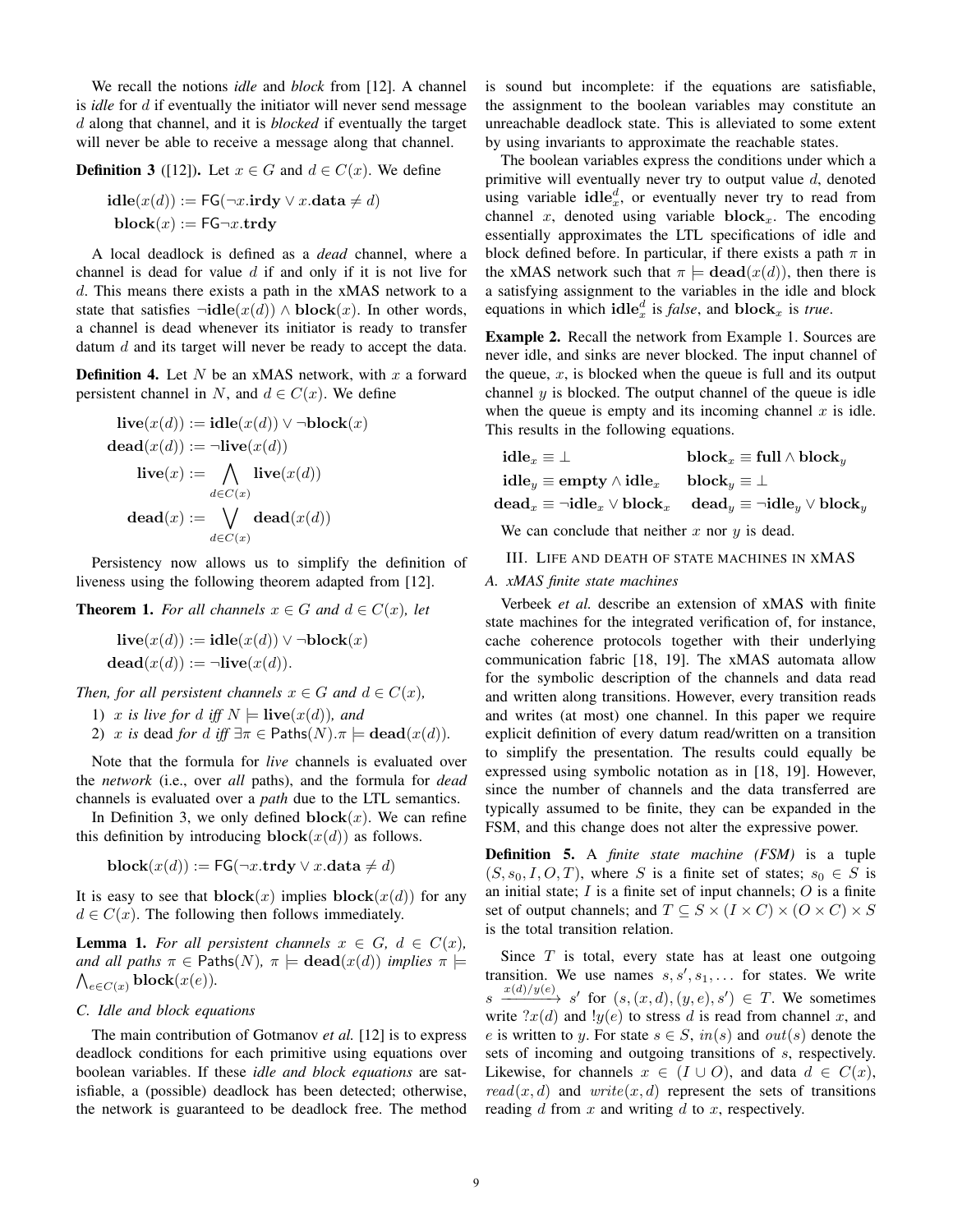Note that the requirement that every transition reads from and writes to exactly one channel is not fundamental. Transitions  $t = s \xrightarrow{!y(e)} s'$  that do not read from an input channel can be modeled by introducing a new channel  $x_t$ that is connected to a source and the FSM, and be replaced by  $s \xrightarrow{?x_t/!y(e)} s'$ . Transitions that do not write to an output channel and transitions that do not read or write any channel can be modeled in a similar way.

In an FSM, exactly one state is current at a time, this state is denoted  $cur(s)$ . A transition  $s \xrightarrow{x(d)/y(e)} s'$  is enabled if and only if s is the current state, the input channel x is ready to send  $d$ , and the output channel  $y$  is ready to receive. Note that whether the input and output channels are ready depends on the environment of the FSM.

<span id="page-3-1"></span>**Definition 6.** Given FSM  $(S, s_0, I, O, T)$ , transition  $s \xrightarrow{x(d)/y(e)} s' \in T$  is enabled, denoted *enabled*( $s \xrightarrow{x(d)/y(e)} s'$ ) iff  $cur(s) \wedge x$ .irdy ∧ x.data =  $d \wedge y$ .trdy.

In any state, there can be multiple enabled transitions. To resolve this non-determinism, a scheduler sel is introduced that, at every clock cycle, selects an enabled transition. If transition t is selected, this is denoted  $sel = t$ .

The FSM needs to indicate to its environment whether it is ready to send along an outgoing channel, or to read along an incoming channel. This is defined in terms of irdy, trdy and data as follows.

**Definition 7.** Given FSM  $(S, s_0, I, O, T)$ , for  $x \in I, y \in O$ :  $x.\mathbf{trdy} := \exists s \frac{x(d)/y(e)}{s} s' \in T.\mathit{sel} = s \frac{x(d)/y(e)}{s'} s'$  $y.\mathbf{irdy} := \exists s \xrightarrow{x(d)/y(e)} s' \in T.\mathit{sel} = s \xrightarrow{x(d)/y(e)} s'$  $y.\textbf{data} := \begin{cases} e & \text{if } \exists s \xrightarrow{x(d)/y(e)} s' \in T.\textit{sel} = s \xrightarrow{x(d)/y(e)} s' \end{cases}$ ⊥ otherwise

Since the scheduler non-deterministically chooses between enabled transitions, and irdy is only set for the output channel of a selected transition, whenever irdy is set for an output channel of an FSM, the target of that channel is ready to receive, i.e., trdy is set. Non-determinism of the scheduler could lead to an enabled transition being ignored for an infinite amount of time. However, we assume scheduler sel to be fair, i.e., if state s is visited infinitely often with  $s \xrightarrow{x(d)/y(e)} s'$ enabled, then  $s \xrightarrow{x(d)/y(e)} s'$  will be selected infinitely often. We therefore only verify liveness of the xMAS network along fair paths. Such paths are defined as follows.

<span id="page-3-2"></span>**Definition 8.** Given a path  $\pi$ , we say that  $\pi$  is fair if and only if for all FSM primitives  $M = (S^M, s_0^m, I^M, O^M, T^M)$  and local transitions  $t \in T^M$ , we have  $\pi \models (\mathsf{G}\mathsf{F}\mathit{enabled}(t)) \Longrightarrow$  $(GFsel = t)$ 

## *B. Idle and block equations by Verbeek* et al.

Verbeek *et al.* define a SAT encoding using idle and block equations for xMAS automata as follows. Given  $M =$ 

 $(S, s_0, I, O, T)$ , for  $s \xrightarrow{x(d)/y(e)} s' \in T$ ,  $x \in I$ ,  $y \in O$ ,  $d \in C(x)$ ,  $e \in C(y)$ , they define the following.

$$
\begin{aligned}\textbf{dead}_s \xrightarrow{x(d)/y(e)} s' &\equiv \textbf{idle}_x^d \vee \textbf{block}_y\\ \textbf{dead}_s &\equiv cur_s \wedge \bigwedge_{t \in out(s)} \textbf{dead}_t\\ \textbf{dead}_M &\equiv \bigvee_{s \in S} \textbf{dead}_s\\ \textbf{block}_x^d &\equiv \textbf{dead}_M \vee (read(x, d) = \emptyset)\\ \textbf{idle}_y^e &\equiv \textbf{dead}_M \vee (write(y, e) = \emptyset)\end{aligned}
$$

Here,  $cur<sub>s</sub>$  are boolean variables, aimed at reflecting the current state of the FSM.

Intuitively, Verbeek *et al.* propose to encode that input (output) channels of an FSM are blocked (idle) as follows. An input channel  $x$  is blocked for  $d$  if either the FSM has no transition which reads  $d$  from  $x$  or the FSM is dead. Likewise, an output channel  $y$  is idle for  $e$  if either the FSM has no transition which writes  $e$  to  $y$  or the FSM is dead. With the notion of dead FSM, Verbeek *et al.* intend to encode the existence of a state (a dead state, using the terminology of the authors), which can eventually be reached, and at the same time cannot be left anymore, since all outgoing transitions are dead. In such a situation, the FSM can neither read from its inputs nor write to its outputs.

## *C. Life and death of state machines: a counter-example*

Unfortunately, there are xMAS networks with FSMs that are deadlock free according to these idle and block equations that do contain a deadlock. This is illustrated by the following example.

<span id="page-3-3"></span>Example 3. Consider the state machine, depicted in Figure [3.](#page-3-0) It has two input channels  $x$  and  $y$ , connected to sources, and two output channels  $o$  and  $z$ , connected to sinks. All channels only transfer datum  $d$ . Initially, in  $s_0$ , the FSM can either read d from channel x and produce d on channel  $o$ , and stay in  $s_0$ , or it can read d from y *once* and produce d on z, and go to  $s_1$ . In  $s_1$ , the FSM never reads from y nor writes to o, and only reads from  $x$ , writes to  $z$ , and stays in  $s_1$ .

According to the definition by Verbeek *et al.*, the FSM is not *dead*: channels o and z are not blocked, and since channel  $x$  is not idle, neither of the self-loops is dead. Consequently, neither  $s_0$  nor  $s_1$  is dead, and the FSM is not dead. However, once  $s_1$  is reached, messages waiting on channel y will never be read, so y should be blocked.

<span id="page-3-0"></span>

Figure 3: Counterexample to method by Verbeek et al.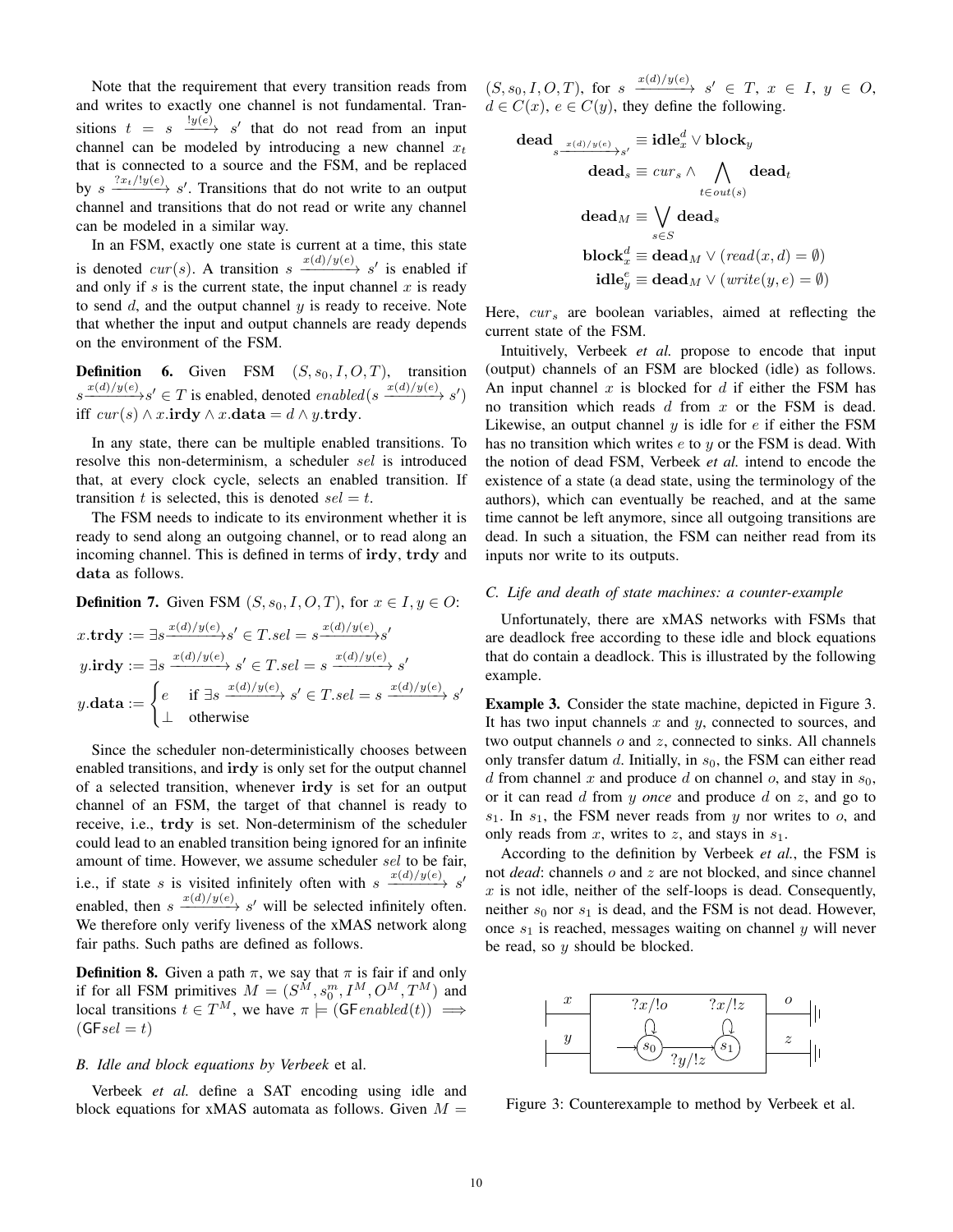The example shows that, although channel  $y$  is dead for  $d$ , since block $\overline{d}$  is false, this is not detected using the idle and block equations. The encoding from [\[19\]](#page-8-0) is therefore unsound.

Generally, the issue lies in the definition of  $\text{dead}_M$ . Even when none of the input channels are idle, and no output channel is blocked, a state machine can block an input channel. This happens, *e.g.*, when source states of transitions reading from a particular channel are reached only *finitely many times*. Output channels can become idle for similar reasons.

## <span id="page-4-0"></span>IV. IDLE AND BLOCK EQUATIONS FOR XMAS FSMS

We propose alternative idle and block equations for FSMs in the spirit of  $[12]$ . An input channel x of an FSM is dead, when eventually all transitions reading  $x$  become disabled. There are two possible causes for this. First, the source state of the transition can eventually never be reached anymore. Second, whenever the source state of the transition is current, the environment disables the transition since the output channel is blocked. We capture this intuition by saying that states that are eventually never reached again are idle, and transitions that are eventually never enabled are dead.

Definition 9 (Idle states and dead transitions). Consider FSM  $(S, s_0, I, O, T)$ . For  $s \in S$  and  $t \in T$  we define the following.

$$
idle(s) := FG\neg cur(s)
$$

$$
dead(t) := FG\negenabled(t)
$$

Formally, transitions eventually never become enabled along a path if and only if either the source state or the input channel of the transition is idle, or the output channel is blocked.

**Lemma 2.** Let  $M = (S, s_0, I, O, T)$  be an FSM in N. For  $all \t= s \xrightarrow{x(d)/y(e)} s' \in T$ , global states  $\vec{s}$ , and paths  $\pi \in$ Paths $(\vec{s})$ ,

$$
\pi \models \mathsf{FG}\neg\mathit{enabled}(t) \mathit{iff} \pi \models \mathbf{idle}(s) \lor \mathbf{idle}(x(d)) \lor \mathbf{block}(y).
$$

*Proof sketch (for the full proof see [\[10\]](#page-8-17)).* Fix an arbitrary transition  $t = s \xrightarrow{x(d)/y(e)} s'$ , global state  $\vec{s}$ , and path  $\pi \in$  Paths( $\vec{s}$ ). We prove both directions separately.

- $\Rightarrow$  Assume that  $\pi \models FG \neg enabled(t)$ . Towards a contradiction, suppose  $\pi \not\models \textbf{idle}(s) \vee \textbf{idle}(x(d)) \vee \textbf{block}(y(e)).$ We know that  $\neg$ **idle** $(s) \equiv$  GFcur $(s)$ ,  $\neg$ **idle** $(x(d)) \equiv$  $GF(x.\text{irdy} \wedge x.\text{data} = d), \neg \text{block}(y) \equiv GFy.\text{trdy}.$ From this, using the semantics of LTL formulas we derive that  $\pi \models$  GF *enabled*(*t*), which is a contradiction.
- $\Leftarrow$  Suppose  $\pi$   $\models$  **idle**(s)  $\vee$  **idle**(x(d))  $\vee$  **block**(y). We split the three cases and use Definitions [3,](#page-2-1) [6,](#page-3-1) and [8](#page-3-2) to show that  $\pi \models FG \neg enabled(t)$  in each of these cases.  $\Box$

Due to the way the semantics of FSMs resolve nondeterminism, output channels of an FSM are never dead.

<span id="page-4-1"></span>**Lemma 3.** Given FSM  $(S, s_0, I, O, T)$  in N, for all global *states*  $\vec{s}$  *and for channels*  $y \in O$  *and*  $e \in C(y)$ *, we have for all paths*  $\pi \in$  Paths( $\vec{s}$ ),  $\pi \not\models$  dead( $y(e)$ ).

We now specify the idle and block equations for FSMs used in a SAT encoding. The equations refer to variables idle of incoming channels and block of outgoing channels that are defined in other components.

Definition 10 (Idle and block equations for FSMs). Consider an FSM  $M = (S, s_0, I, O, T)$ . For  $s \in S$ ,  $x \in I$ ,  $y \in O$ ,  $d \in C(x)$ ,  $e \in C(y)$ , and  $s \xrightarrow{x(d)/y(e)} s' \in T$  we define the following equations.

$$
\text{dead}_s \frac{x(d)/y(e)}{s} s' \equiv \text{idle}_s \lor \text{idle}_x^d \lor \text{block}_y
$$
\n
$$
\text{idle}_s \equiv \neg cur_s \land \bigwedge_{t \in in(s)} \text{dead}_t
$$
\n
$$
\text{block}_x^d \equiv \bigwedge_{t \in read(x,d)} \text{dead}_t
$$
\n
$$
\text{block}_x \equiv \bigwedge_{d \in C(x)} \text{block}_x^d
$$
\n
$$
\text{idle}_y^e \equiv \bigwedge_{t \in write(y,e)} \text{dead}_t
$$
\n
$$
\text{idle}_y^e \equiv \bigwedge_{e \in C(y)} \text{idle}_y^e
$$

 $\mathsf{SAT}(M)$  consists of the conjunction of all the idle and block equations for all states, transitions and channels in FSM M. Similarly we write  $SAT(N)$  for network N, which is the conjunction of all formulas for all the primitives of  $N$ , where for non-FSM components, the encoding from [\[12\]](#page-8-3) is used.

We additionally use the invariants from [\[19\]](#page-8-0) to reduce the number of false deadlocks. For example,  $\sum_{s \in S} c u r_s = 1$ dictates that the FSM is always in exactly one state.

The intuition behind the encoding is as follows. If a state is not current, and eventually none of its incoming transitions can ever become enabled, the state is effectively unreachable, thus the state is idle. In turn, a transition is dead if it ultimately never becomes enabled. This is the case if either its source state or its incoming channel is idle, or its outgoing channel is blocked. An input channel is blocked for a given datum if no transition will read that datum from the channel. Likewise an output channel is idle for a datum if that datum is never written to it. An output channel is idle if it is idle for all values, meaning that no value will ever be written to it. An input channel is blocked if it is blocked for all values. This follows from Lemma [1:](#page-2-2) a dead channel is blocked for all data.

We say assignment  $\sigma$  is *consistent* with path  $\pi$  and a set of components if for all input channels  $x$ , output channels  $y$ and data e of these components,  $\sigma(\textbf{block}_x) = \top$  iff  $\pi \models$ **block** $(x)$  and  $\sigma(\textbf{idle}_y^e) = \top$  iff  $\pi \models \textbf{idle}(y(e)).$ 

We finally prove our idle and block equations are sound: if there is a channel that is dead for a particular value, then there is a satisfying assignment to the boolean equations showing this. We only consider input channels of FSMs, since output channels of FSMs cannot be dead as shown in Lemma [3.](#page-4-1)

Recall that a maximal path can either be finite or infinite, and in an infinite path in an xMAS network, the FSM can be stuck in a state locally. We construct assignments for each of these cases, and prove that each of the assignments is a satisfying assignment. We first construct assignment  $\sigma_s$  for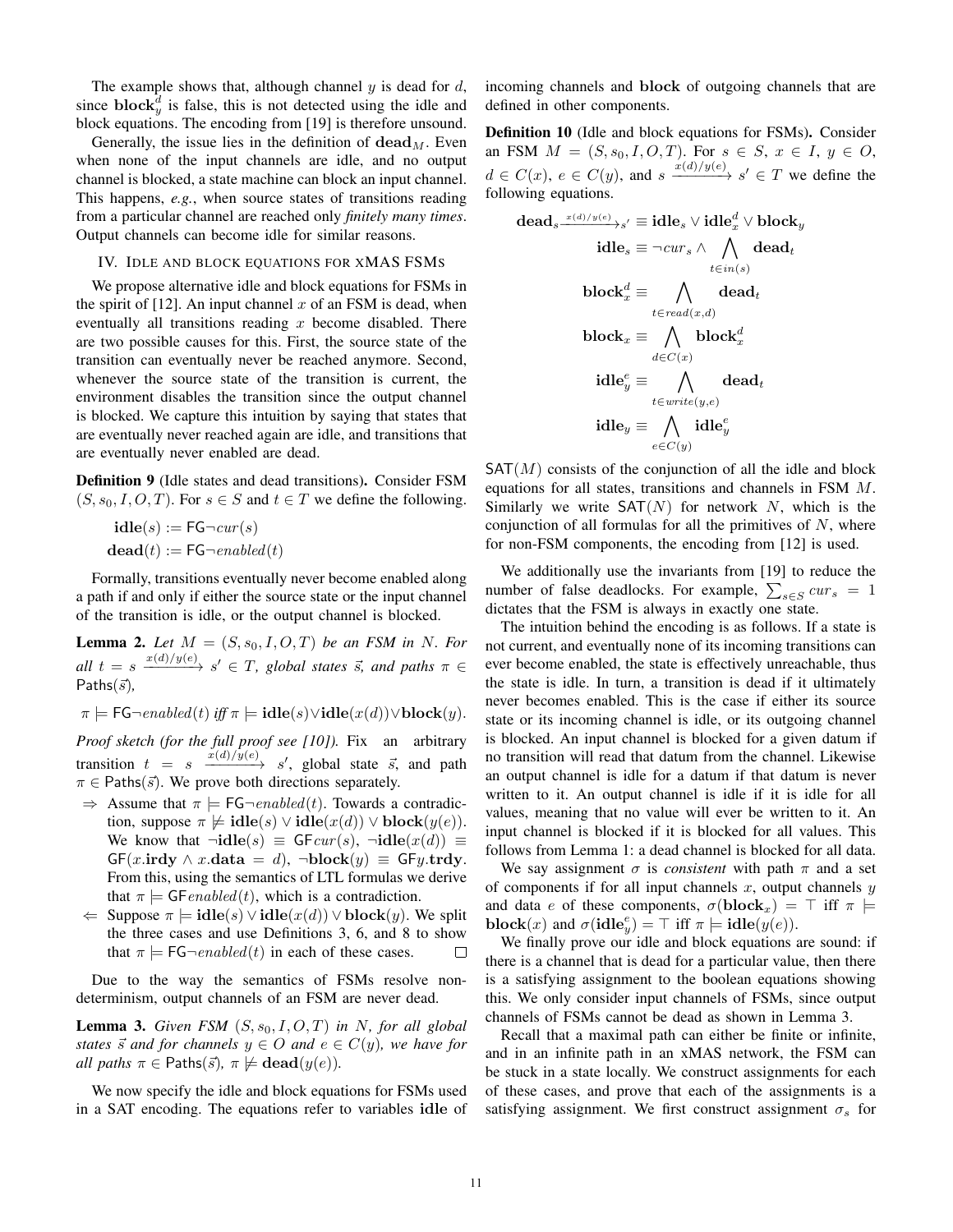the case where a (fair) maximal path in a network containing the FSM is such that the FSM is stuck locally in state s.

**Definition 11.** Let  $M = (S, s_0, I, O, T)$  be an FSM that appears in an xMAS network  $N, \pi \in \text{Paths}(M)$  and  $s \in S$ . Assignment  $\sigma_s$  is defined as follows, where we write  $v := w$ if  $\sigma_s$  assigns w to v. For states  $s' \in S$ , transitions  $t \in T$ , channels  $x \in I$ ,  $y \in O$ , and  $d \in C(x)$ ,  $e \in C(y)$ , let:

$$
\begin{aligned}\n &cur_{s'} := s = s' & &\text{idle}_{s'} := s \neq s' & &\text{dead}_t := \top \\
 &\text{block}_{x}^d := \top & &\text{block}_{x} := \top & &\text{block}_{y} := \top \\
 &\text{idle}_{y}^d := \top & &\text{idle}_{y} := \top & &\text{idle}_{x}^d := \bot\n \end{aligned}
$$

and  $\sigma_s$  is consistent with  $\pi$  for all components other than M.

Whenever the FSM is stuck locally,  $\sigma_s$  gives a satisfying assignment for the encoding to SAT.

<span id="page-5-1"></span>**Lemma 4.** Let  $M = (S, s_0, I, O, T)$  be an FSM that appears *in an xMAS network* N *and*  $s \in S$ . If  $\pi \in$  Paths(N) *is a* fair maximal path *such that either*

- $\pi$  *is finite and* last $(\pi)$   $=$   $cur(s)$ *, or*
- $\pi \models \mathsf{FG} \left( \textit{cur}(s) \land \bigwedge_{t \in \textit{out}(s)} \neg \textit{enabled}(t) \right)$

*then*  $\sigma_s$  *is a satisfying assignment for*  $SAT(N)$ *.* 

The proof of this lemma and Lemma [5](#page-5-0) are omitted due to space restrictions. Details can be found in [\[10\]](#page-8-17).

For a fair maximal path  $\pi$  on which the FSM is not stuck locally, we construct a satisfying assignment  $\sigma_{\pi}$  based on  $\pi$ .

**Definition 12.** Let  $M = (S, s_0, I, O, T)$  be an FSM that appears in an xMAS network N and  $\pi \in$  Paths(N). Assignment  $\sigma_{\pi}$  is defined as follows. For states  $s' \in S$ , transitions  $t \in T$ , channels  $x \in I$ ,  $y \in O$ , and  $d \in C(x)$ ,  $e \in C(y)$ , let:

$$
cur_{s'} := s = s'
$$
  
\n
$$
idle_{s'} := \forall 0 \le k \le n. \pi[i+k] \models \neg cur(s')
$$
  
\n
$$
dead_t := \forall 0 \le k \le n. \pi[i+k] \models \neg enabled(t)
$$
  
\n
$$
block_{x}^{d} := \forall t \in read(x,d). \forall 0 \le k \le n.
$$
  
\n
$$
\pi[i+k] \models \neg enabled(t)
$$
  
\n
$$
block_{x} := \forall d \in C(x). \forall t \in read(x,d). \forall 0 \le k \le n.
$$
  
\n
$$
\pi[i+k] \models \neg enabled(t)
$$
  
\n
$$
idle_{y}^{d} := \forall t \in write(y,e). \forall 0 \le k \le n.
$$
  
\n
$$
\pi[i+k] \models \neg enabled(t)
$$
  
\n
$$
idle_{y} := \forall e \in C(y). \forall t \in write(y,e). \forall 0 \le k \le n.
$$
  
\n
$$
\pi[i+k] \models \neg enabled(t)
$$

and  $\sigma_{\pi}$  is consistent with  $\pi$  for all components other than M.

Whenever the FSM is not stuck locally,  $\sigma_{\pi}$  gives a satisfying assignment for the encoding to SAT.

<span id="page-5-0"></span>**Lemma 5.** Let  $M = (S, s_0, I, O, T)$  be an FSM that ap*pears in an xMAS network* N. If  $\pi \in$  Paths(N) *is an* infinite fair maximal paths *such that for all*  $s \in S$ ,  $\pi$   $\models$  ${\sf GF} \left(\mathit{cur}(s) \implies \bigvee_{t \in \mathit{out}(s)} \mathit{enabeled}(t) \right)$ , the assignment  $\sigma_\pi$ *is a satisfying assignment for* SAT(N)*.*

We finally prove soundness of our encoding, assuming that idle and block equations for non-FSM components are sound.

**Theorem 2.** Let  $M = (S, s_0, I, O, T)$  be an FSM in xMAS *network* N. For all channels  $x \in I$  and data  $d \in C(x)$ , if *there exists a fair maximal path*  $\pi \in$  Paths(N) *such that*  $\pi$   $\models$  $\mathbf{dead}(x(d))$ , then  $\mathsf{SAT}(N) \wedge \neg \mathbf{idle}_x^d \wedge \mathbf{block}_x$  is satisfiable.

*Proof.* Fix arbitrary channel  $x \in I$ , and datum  $d \in C(x)$ , and let  $\pi \in$  Paths(N) be a fair maximal path such that  $\pi$   $\models$  $\textbf{dead}(x(d))$ . We distinguish three cases:

- $\pi$  is finite. Let last $(\pi)$   $\models$   $cur(s)$  for some  $s \in S$ . According to Lemma [4,](#page-5-1)  $\sigma_s$  is a satisfying assignment for SAT(N). Note that  $block_x = \top$  and since  $\sigma_s$  is consistent with  $\pi$  for non-FSM components,  $\mathbf{idle}^d_x = \bot$ . So  $\sigma_s$ is a satisfying assignment for SAT(N)∧¬ $\mathbf{i}\mathbf{d}\overline{\mathbf{l}}$ e $_{x}^{d}$ ∧ $\mathbf{block}_{x}.$
- $\pi$  is infinite and  $\pi \models FG(cur(s) \land \bigwedge_{t \in out(s)} \neg enabled(t))$ for some  $s \in S$ . Let s be such. According to Lemma [4,](#page-5-1)  $\sigma_s$  is consistent with SAT(N). Using similar reasoning as in the previous case, we can conclude that  $\sigma_s$  is a satisfying assignment for SAT(N)  $\wedge \neg \textbf{idle}_x^d \wedge \textbf{block}_x$ .
- $\pi$  is infinite and for all  $s \in S$ , we have  $\pi \not\models \mathsf{FG}(cur(s) \land \pi)$  $\bigwedge_{t \in out(s)} \neg enabled(t)$ , i.e.,  $\pi \models GF(cur(s) \implies \bigvee_{t \in out(s)} enabled(t))$ .  $_{t \in out(s)}$  enabled(t)).

According to Lemma [5,](#page-5-0)  $\sigma_{\pi}$  is consistent with SAT(N). Note that since  $\pi \models \text{dead}(x(d)), \pi \models \text{block}(x(e))$  for all  $e \in C(x)$ , according to Lemma [1.](#page-2-2) Consider arbitrary  $e \in C(x)$ , we show that the assignment satisfies **block**<sup>*e*</sup><sub>*x*</sub>. From this and the definition it immediately follows that it satisfies  $block_{x}$ .

Let  $i$  be the index that signals the start of the loop of the lasso on  $\pi$ . Since  $\pi \models \textbf{block}(x(e)), \pi \models \textbf{FG}(\neg x.\textbf{trdy} \vee \theta)$ x.data  $\neq e$ ). By definition of *enabled*, this implies  $\pi$   $\models$  $FG(\neg enabled(t))$  for all  $t \in read(x, e)$ . Hence, for all  $0 \leq k \leq n$ ,  $\pi[i+k] \models \neg \text{enabled}(t)$  for all  $t \in \text{read}(x, e)$ . By definition of  $\sigma_{\pi}$ , we then have **block**<sup>e</sup> =  $\top$ . Since this holds for all e, by definition also block<sub>x</sub> =  $\top$ , and  $\sigma_{\pi}$  is a satisfying assignment for SAT(N) ∧ ¬idle $_{x}^{d}$  ∧  $block_{x}$ .

We illustrate our approach using an example.

Example 4. Recall the FSM from Example [3.](#page-3-3) The environment guarantees  $\text{idle}_x = \text{idle}_y = \text{block}_o = \text{block}_z = \perp$ . The idle and block equations are as follows.

$$
\begin{aligned}\n\textbf{idle}_{s_0} &\equiv \neg cur_{s_0} \wedge \textbf{dead}_{s_0} \frac{x/\phi}{x/s_1} \\
\textbf{idle}_{s_1} &\equiv \neg cur_{s_1} \wedge \textbf{dead}_{s_0} \frac{y/z}{x/s_1} \wedge \textbf{dead}_{s_1} \frac{x/z}{x} s_1 \\
\textbf{dead}_{s_0} \frac{x/\phi}{x/s_1} &\equiv \textbf{idle}_{s_0} \vee \textbf{idle}_{x} \vee \textbf{block}_{\phi} \\
\textbf{dead}_{s_0} \frac{y/z}{x/s_1} &\equiv \textbf{idle}_{s_0} \vee \textbf{idle}_{y} \vee \textbf{block}_{z} \\
\textbf{dead}_{s_1} \frac{x/z}{x/s_1} &\equiv \textbf{idle}_{s_1} \vee \textbf{idle}_{x} \vee \textbf{block}_{z} \\
\textbf{block}_{x} &\equiv \textbf{dead}_{s_0} \frac{x/\phi}{x/s_1} \wedge \textbf{dead}_{s_1} \frac{x/z}{x/s_1} \\
\textbf{block}_{y} &\equiv \textbf{dead}_{s_0} \frac{y/z}{x/s_1} \\
\textbf{idle}_{\phi} &\equiv \textbf{dead}_{s_0} \frac{x/\phi}{x/s_1} \\
\textbf{idle}_{z} &\equiv \textbf{dead}_{s_1} \frac{x/z}{x/s_1}\n\end{aligned}
$$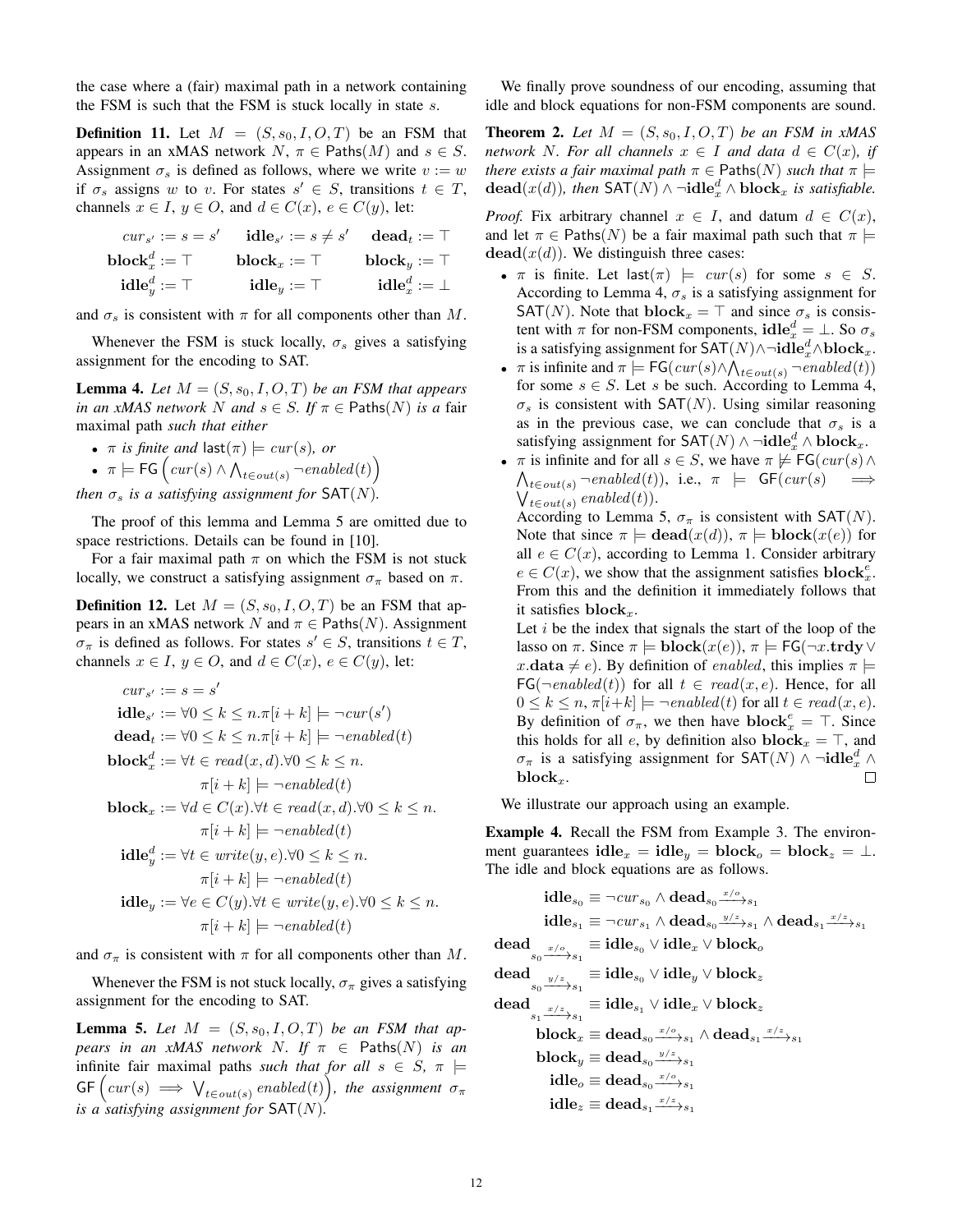We correctly detect that  $y$  is dead. This is witnessed by the following satisfying assignment for these equations, that also satisfies block<sub>y</sub> =  $\top$ , and thus  $\neg \textbf{idle}_y \wedge \textbf{block}_y$ .

$$
\begin{aligned}\n &\textit{cur}_{s_0} := \bot & &\textit{cur}_{s_1} := \top \\
 &\text{idle}_{s_0} := \top & &\text{idle}_{s_1} := \bot \\
 &\text{dead}_{s_0 \xrightarrow{x/c}}{}_{s_1} := \top & &\text{dead}_{s_0 \xrightarrow{y/z}}{}_{s_1} := \top \\
 &\text{dead}_{s_1 \xrightarrow{x/z}}{}_{s_1} := \bot & &\text{block}_{s'} := \top \\
 &\text{idle}_{o} := \top & &\text{idle}_{z} := \bot\n \end{aligned}
$$

## V. EXPERIMENTS

<span id="page-6-0"></span>We have implemented the idle and block equations described in Section [IV.](#page-4-0) Given an xMAS model as input, our tool automatically generates a SAT problem that incorporates the idle and block equations [\[2\]](#page-8-13). The SAT problem is solved using Z3 [\[9\]](#page-8-18) to verify liveness. Our tool can also generate an SMV model that encodes the xMAS network and its behaviour. This model uses idle and block equations as invariants. Reachability of a state in which a channel of the given xMAS model is checked using the NUXMV model-checker [\[5\]](#page-8-19).

#### *A. Experimental setup*

We evaluate our implementation using two sets of models: one inspired by "go/no go" testing, the other inspired by power domains architectures. All models also have a version in which deadlocks have been introduced. A detailed description of the models can be found in [\[1\]](#page-8-20).

*Go/no go models* are balanced binary trees of go/no go blocks. Each block has two binary inputs and one binary output, and consists of a pair of interconnected FSMs. The output of the block is  $ok$  if the data consumed from both input channels are ok, and it is nok otherwise.

Models of  $n$  levels of go/no go blocks (each block consists of two FSMs) are constructed by composing  $2<sup>n</sup> - 1$  go/no go blocks as a balanced binary tree. The output channels of two adjacent blocks on one level are used as input channels of a block on the next level in the tree.

Go/no go models with deadlocks are obtained by modifying one FSM in a go/no go block whose inputs are not connected to another block as follows. We add a new state with a selfloop reading  $ok$  from the first input channel i. We add a transition that reads nok from  $i$  from the initial state of the FSM to this new state. The new state is reachable, channel  $i$ is blocked for nok, and all output channels are idle.

*Power domains* are used to improve power efficiency of systems on chip. A power control architecture turns power domains on and off depending on the needs of an application. We model a dynamic power management policy that is an abstraction of industrial practice.

Our models consist of a number of power domains, each of which has a domain power controller. If the model has multiple power domains it also has a top power controller. Every power domain contains a number of device-controller pairs. In Figure [4a,](#page-7-0) we depict a device controller, which turns on its device (depicted in Figure [4b\)](#page-7-0) if the device indicates activity (generated by the FSM depicted in Figure [4c\)](#page-7-0). If a device shows no activity, its device controller requests to turn off the device, and the device can non-deterministically accept the request or decline it. A domain power controller powers on the domain when one of the devices in the domain shows activity. It powers off the domain when all device controllers in the power domain indicate their devices are turned off. The top power controller powers on if one of the domain power controllers indicates it needs power. It powers off if all domain power controllers indicate that all devices are turned off.

To obtain power domain models with a deadlock, one of the device controller FSMs is changed such that in its off state it expects to read  $act(\theta)$ , and in its on state, it expects to read  $act(1)$ , which leads to synchronisation issues and deadlocks.

All experiments were executed on a MacBook Pro 2015, 2,7GHz Intel Core i5, 16Gb RAM, running MacOS Catalina 10.15.4. For SAT solving, we use the Z3 solver, version 4.8.0 64-bit [\[9\]](#page-8-18). For reachability checks, we use NUXMV, version 2.0.0 64-bit [\[5\]](#page-8-19). Instructions to reproduce the experiments and the script used to obtain our results are available at [\[1\]](#page-8-20).

## *B. Results*

<span id="page-6-1"></span>

| Model                    | #FSMs          | Live                    | <b>SAT</b>              |                   | Reachability            |                  |
|--------------------------|----------------|-------------------------|-------------------------|-------------------|-------------------------|------------------|
|                          |                |                         | Res.                    | Time $(s)$        | Res.                    | Time $(s)$       |
| gonogo_1                 | $\overline{c}$ | ✓                       | ✓                       | 0.1               | ✓                       | 0.2              |
| gonogo_1_dl              | $\overline{2}$ | Х                       | Х                       | 0.1               | Х                       | 0.3              |
| gonogo_2                 | 6              | J                       | ✓                       | 0.1               | J                       | 0.5              |
| gonogo_2_dl              | 6              | Х                       | Х                       | 0.1               | Х                       | 2.4              |
| $\text{gonogo}_3$        | 14             | J                       | ✓                       | 0.3               | J                       | 1.5              |
| gonogo_3_dl              | 14             | Х                       | Х                       | 0.3               | Х                       | $\overline{5.9}$ |
| gonogo_4                 | 30             | ✓                       | ✓                       | 0.6               | J                       | 5.5              |
| gonogo_4_dl              | 30             | Х                       | Х                       | 0.6               | Х                       | 18.0             |
| gonogo_5                 | 62             | ✓                       | ✓                       | 2.0               | J                       | 21.2             |
| gonogo_5_dl              | 62             | Х                       | Х                       | 1.9               | Х                       | 54.9             |
| gonogo_6                 | 126            | ✓                       | ✓                       | 7.9               | J                       | 92.7             |
| gonogo_6_dl              | 126            | X                       | X                       | 6.7               | X                       | 221.7            |
| $power1_5$               | 25             | ✓                       | ✓                       | 0.4               | ✓                       | 1.6              |
| power $1\overline{5}$ dl | 25             | Х                       | Х                       | 0.2               | Х                       | $\overline{2.1}$ |
| power $10\,5$            | 259            | ✓                       | ✓                       | 14.0              | ✓                       | 120.0            |
| power10 5 dl             | 259            | X                       | $\overline{\mathsf{x}}$ | 10.1              | X                       | 104.2            |
| power20 5                | 519            | J                       | ✓                       | $\overline{57.5}$ | J                       | 564.8            |
| power20 5 dl             | 519            | Х                       | Х                       | 50.3              | Х                       | 451.1            |
| power $30\overline{5}$   | 779            | ✓                       | J                       | 352.5             | J                       | 1597.4           |
| power $30\,$ 5 dl        | 779            | Х                       | Х                       | 262.9             | Х                       | 1107.3           |
| power $40\,5$            | 1039           | ✓                       | ✓                       | 410.2             | ✓                       | n/a              |
| power40 $5$ _dl          | 1039           | Х                       | $\overline{\mathsf{x}}$ | 245.6             | Х                       | n/a              |
| power50_5                | 1299           | J                       | J                       | 542.2             | ✓                       | n/a              |
| $power50_5_d$            | 1299           | $\overline{\mathsf{x}}$ | $\overline{\mathsf{x}}$ | 481.1             | $\overline{\mathsf{x}}$ | n/a              |

Table I: Experimental results

The times required for the experiments are reported in Table [I.](#page-6-1) The *Model* column indicates the model that is evaluated. For go/no go models, the number in the name signifies the number of blocks. For power domain models, the first and second number in the name denote the number of power domains and device-controller pairs in every domain, respectively. *#FSMs* reports the number of FSMs in the model. In the *Live* column, ✓ indicates that the model is deadlock free, ✗ indicates it is not. For each instance, we list the result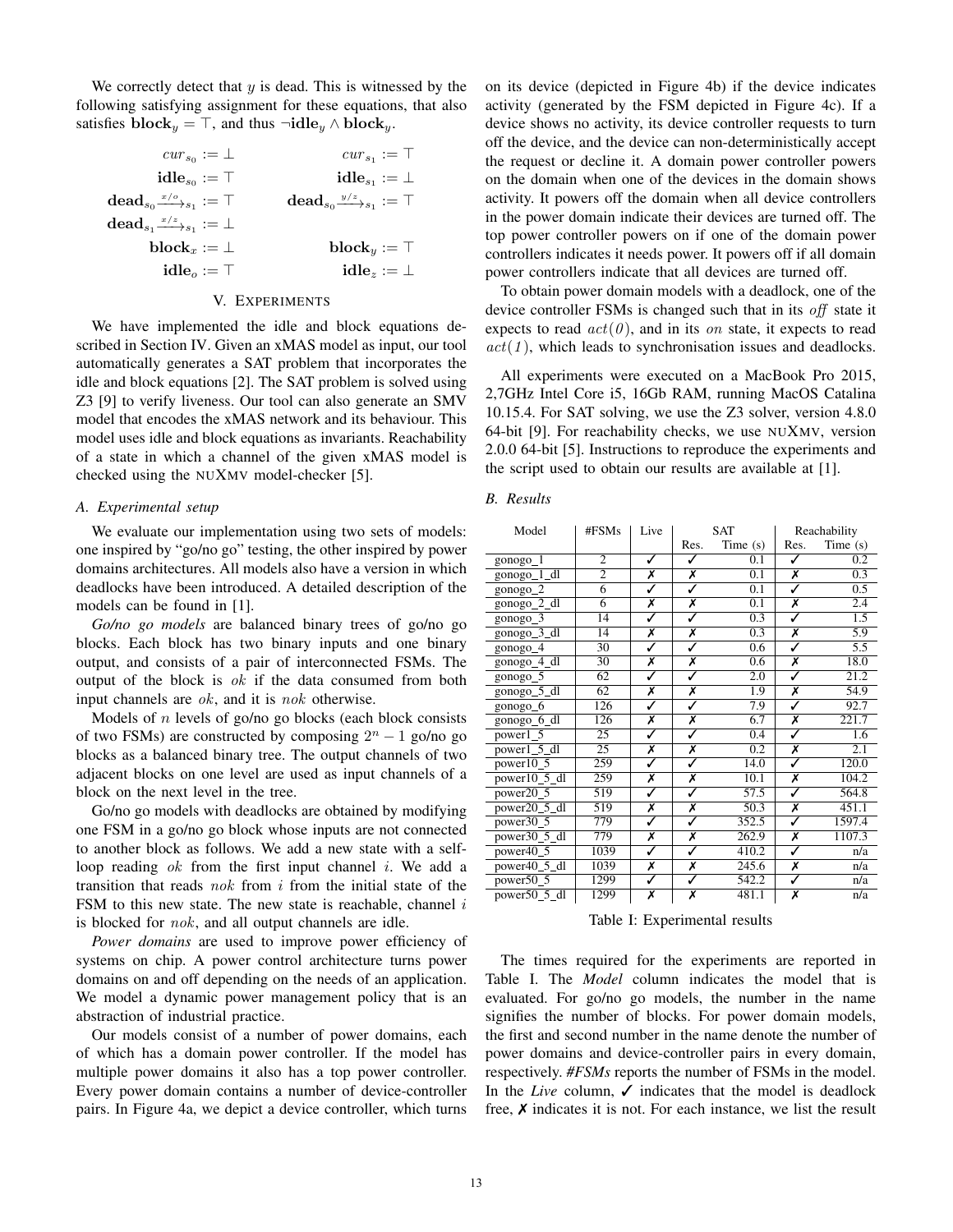<span id="page-7-0"></span>

Figure 4: Some of the power domain FSMs

<span id="page-7-1"></span>

Figure 5: Number of FSMs vs time for all experiments.

reported by the tool (*Res.*), where  $\checkmark$  and  $\checkmark$  represent absence and presence of deadlocks, respectively. Running time for each instance is reported in seconds.

For both sets of models, SAT and reachability correctly report absence and existence of deadlocks in all models. The largest go/no go models contain 126 FSMs. Liveness of the largest deadlock free go/no go model is proven using SAT in 7 seconds. Reachability analysis takes 1 minute 32 seconds for the same go/no go model. For the largest go/no go model with a deadlock, a deadlock is reported using SAT in 6 seconds. Using reachability it can be proven that a deadlock state is reachable in 3 minutes 41 seconds. As for the power domain experimental set, the largest models (both with and without deadlock) contain 1299 FSMs. For the largest model without a deadlock, SAT proves liveness in 9 minutes and 2 seconds. Analysis of the largest power domain model with a deadlock takes 8 minutes and 1 second using SAT. Reachability analysis for the power domain models with numbers of power domains

larger than 30 was not possible in our case. This was caused by NUXMV exceeding the maximum allowed stack on MacOS.

#### *C. Discussion*

The results show that using our technique we can prove liveness of large xMAS models with FSMs. We plot the performance results on both sets of models in Figure [5.](#page-7-1) Note that we use the log-scale for the  $y$ -axis. In addition, we use deciseconds instead of seconds in order to avoid values less than 1 for the  $y$ -axis. The results show that both methods scale exponentially in the number of FSMs. However, using SAT for liveness verification significantly outperforms reachability for xMAS extended with FSMs. This is in line with our expectations, and aligns with results for standard xMAS [\[12\]](#page-8-3).

Although we do not encounter false deadlocks in our experiments, the fact that our method is incomplete implies that finding false deadlocks using SAT is possible. If SAT reports a deadlock, it is not known if the deadlock is reachable or not. In that case, reachability analysis is necessary.